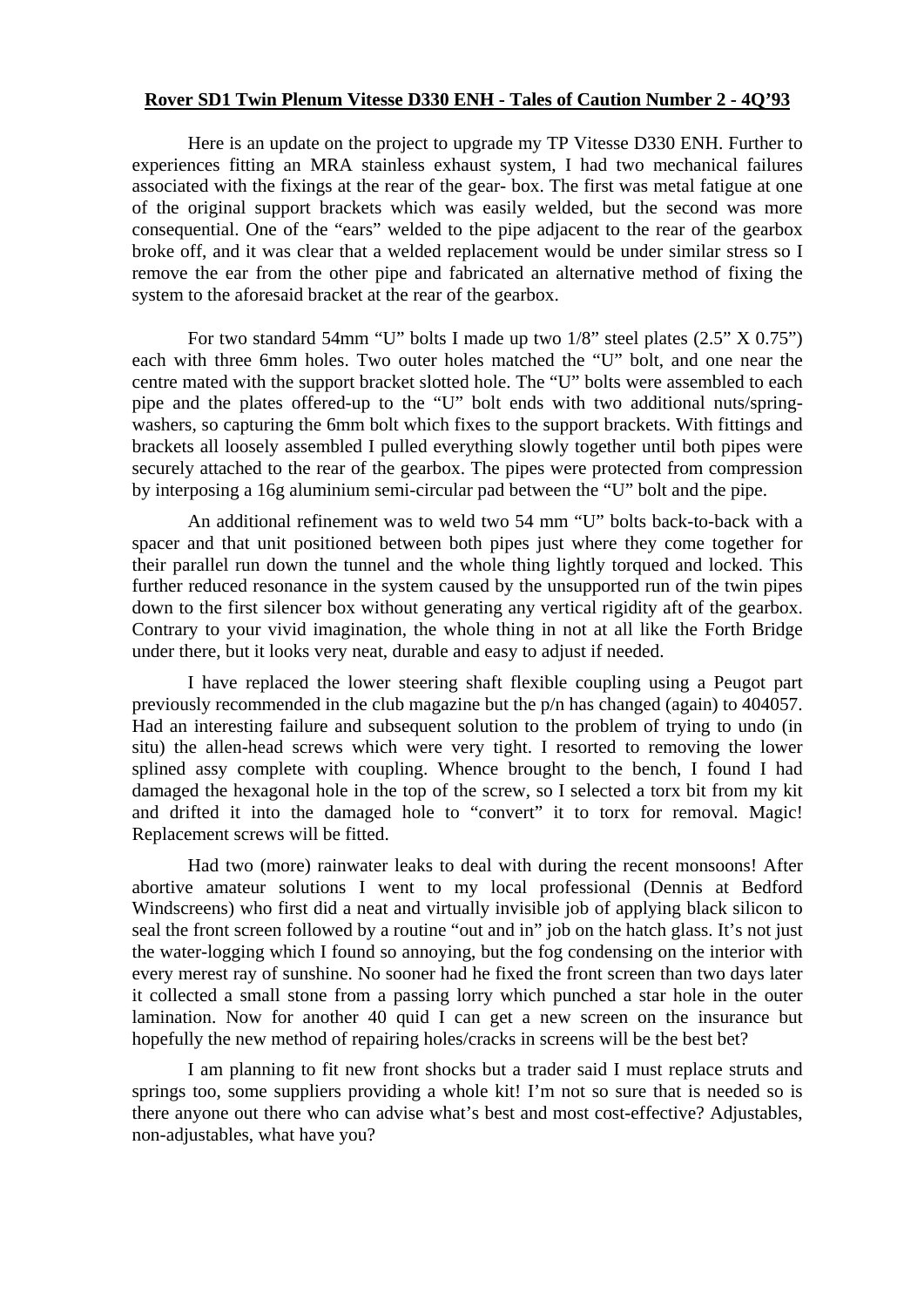## **The "Alban Boris"**



I thought you might be amused by a strange but true story regarding my son (Carl) who in 1986 fitted an ex-SD1 V8 into his scratch-built drag racer. The chassis came from an old Ford Pop, the Jaguar rear end had pretty large wheels and tyres fitted, front wheels/steering came from a small bog-standard saloon, boy-racer seats from a hot Escort below a customized roll-cage with various other parts coming from the

breakers yard where he worked. Initially, we called it "The Buggy" and after a season of racing at Santa-Pod, Carl decided to make it Street Legal.

The obvious requirements were lights, guards, mirrors, horn, etc, and he first consulted the local road-traffic police for advice. Everyone else said it couldn't be done but he persevered and when the day came for inspection by DVLC (Luton) a very nice lady engineer turned up on a Saturday afternoon and the conversation went something like this:-

| <b>DVLC</b>                     | (Ignoring the Buggy) "Could you show me the car, please Sir?"                |
|---------------------------------|------------------------------------------------------------------------------|
| Carl                            | "It's here, right in front of you!"                                          |
| <b>DVLC</b>                     | "That's not a car, it's got no body!"                                        |
| Carl<br>What more do you want?" | "It's got four wheels, seats, a steering wheel brakes, lights and an engine. |
| <b>DVLC</b>                     | "Well, er, what sort of engine is it?"                                       |
| Carl                            | "Rover 3500cc V8 with Holly carb's!"                                         |
| <b>DVLC</b>                     | "OK, but what about the chassis?"                                            |
| Carl                            | "Ford Popular!"                                                              |
| <b>DVLC</b>                     | "Yes, but what sort of axle is that?"                                        |
| Carl                            | "Jaguar!"                                                                    |

DVLC "Well it doesn't look like any of them! We've got to call it something, what do you suggest?"

Carl "Alban?"